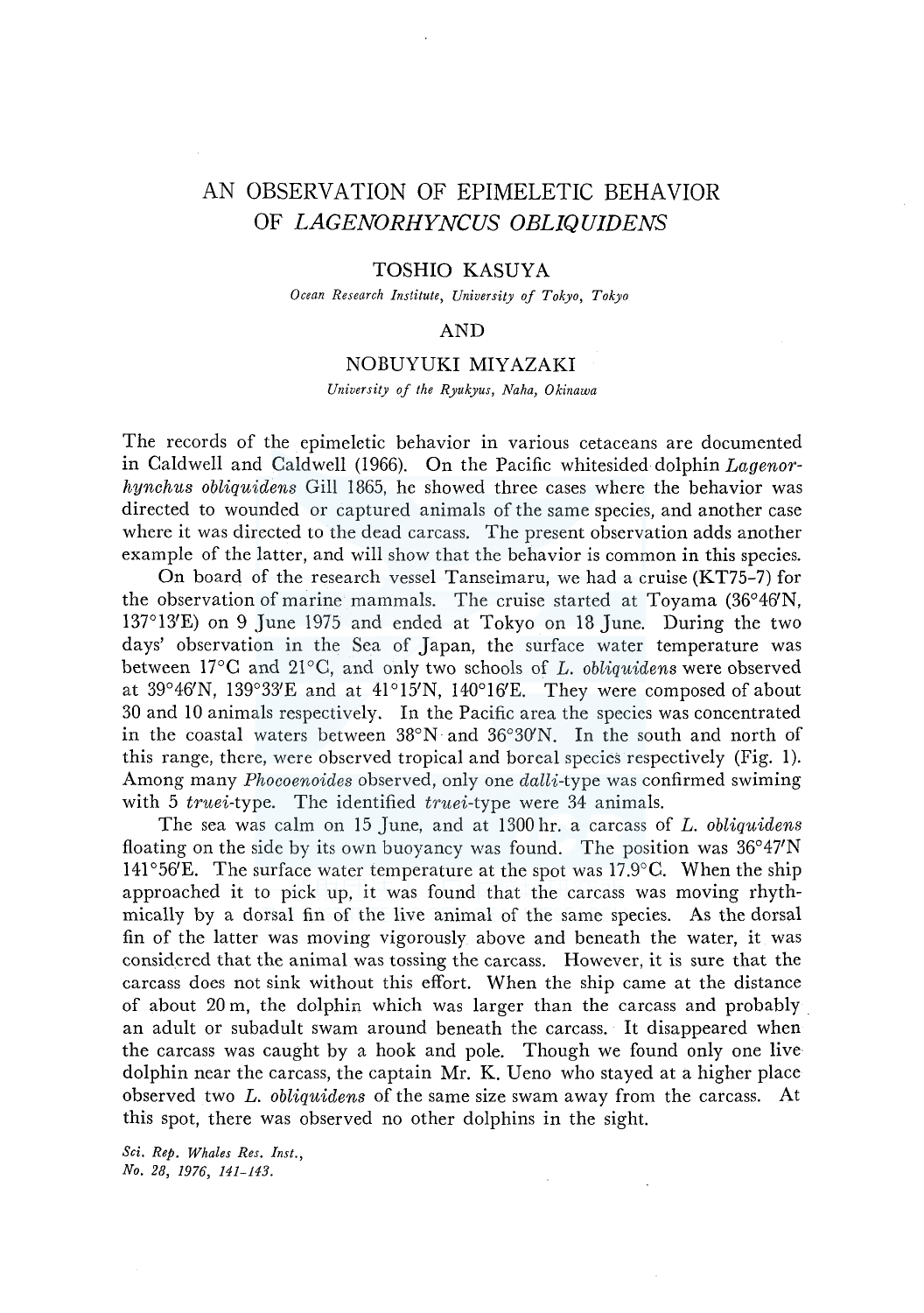

Fig. I. Distribution of marine mammals and surface water temperature (°C) observed from 11 June to 17 June 1975. C: fur seal, D: delphinids unidentified, G: *Globicephala*  sp., Gr: *Grampus griseus,* L: *Lagenorhynchus obliquidens,* P: *Phocoenoides,* Ps : *Pseudorca crassidens,* X: carcass of *L. obliquidens.* Numerals by the species indicate the number of individuals, and the dotted line course passed in the night.

The dead dolphin was a young male measuring 176 cm in body length. On the decalcified and stained tooth slide, there were observed three postnatal dentinal layers stainable by haematoxylin. The first stainable layer was thin, and the last was wide and situated on the pulp wall. If the layer is formed annually and the stainable layer is accumulated in the season from autumn to spring as in the case of *S.* attenuata (Kasuya 1976), the age of the dead animal can be little more than two years. There was found no external or internal injury on the carcass. The carcass was already cold and the skin and muscle were very fresh, but the internal organ showed a very slight smell of decomposition. The stomach was empty. The several barnacles found at the posterior edge of tail fluke were identified by Dr. T. Yamaguchi to be

> *Sci. Rep. Whales Res. Inst., No. 28, 1976.*